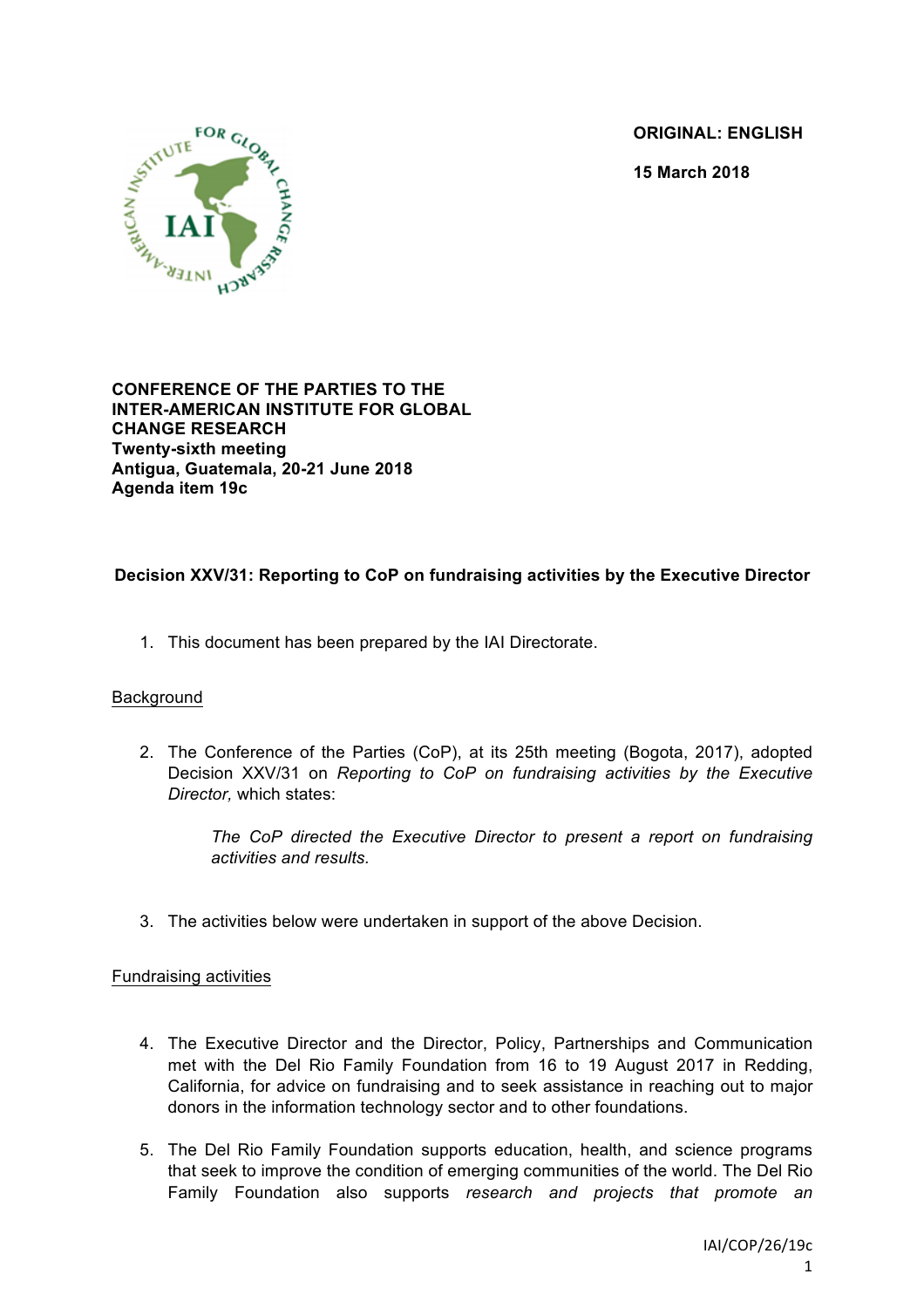*understanding of the need for or the development of a socio-ecologically sustainable global environment*<sup>1</sup> .

- 6. Results from discussions include:
	- a. Advice on the development of an IAI long-term funding strategy<sup>2</sup>;
	- b. Advice on development of crowdfunding<sup>3</sup>;
	- c. Advice on consultancies to assist in communicating with the private sector, private foundations and individual donors; and,
	- d. Communication strategies for fundraising.

### Fund-raising strategy

7. Parties are invited to review the IAI fund-raising strategy available as an annex to document IAI/COP/26/19a.

### Crowdfunding

- 8. At the time of writing, the IAI contracted a web design and support consultant to develop a section on the website where it would be possible to raise funds from a large number of people.
- 9. This funding mechanism will be linked to an IAI Paypal account.

### **Consultancies**

- 10. The IAI Directorate contracted J&M Philanthropy to assist in the organization of meetings with prospective donors, particularly from the information technology sector. J&M Philanthropy had worked with the Del Rio Foundation and has worked closely with the University of Washington, Seattle, United States.
- 11. At the time of writing, J&M Philanthropy is also assisting the IAI Directorate in securing tax-exemption under section 501(c)(3) of the United States Internal Revenue Code. Such status would greatly facilitate reaching out to United States donors.
- 12. A fund-raising event in Seattle, United States, is being planned once the IAI is able to gain 501(c)(3) tax-exemption status.
- 13. Efforts are also being made to reach to donors in other countries and regions, especially donors in Canada, the European Union and Switzerland.

<sup>&</sup>lt;sup>1</sup> See: Nelson del Rio Family Foundation website: http://www.delriofoundation.org/<br><sup>2</sup> See document Decision XXV/24: *IAI long-term funding strategy* (http://www.iai.int/wp-content/uploads/IAI-CoP-

<sup>25-3-</sup>Approved.pdf)<br>3 Crowdfunding is the practice of funding a project or venture by raising money from a large number of people<br>3 Crowdfunding is the practice of funding a project or venture by raising money from a large who each contribute a relatively small amount, typically via the Internet. *Oxford Dictionaries* (https://en.oxforddictionaries.com/definition/crowdfunding)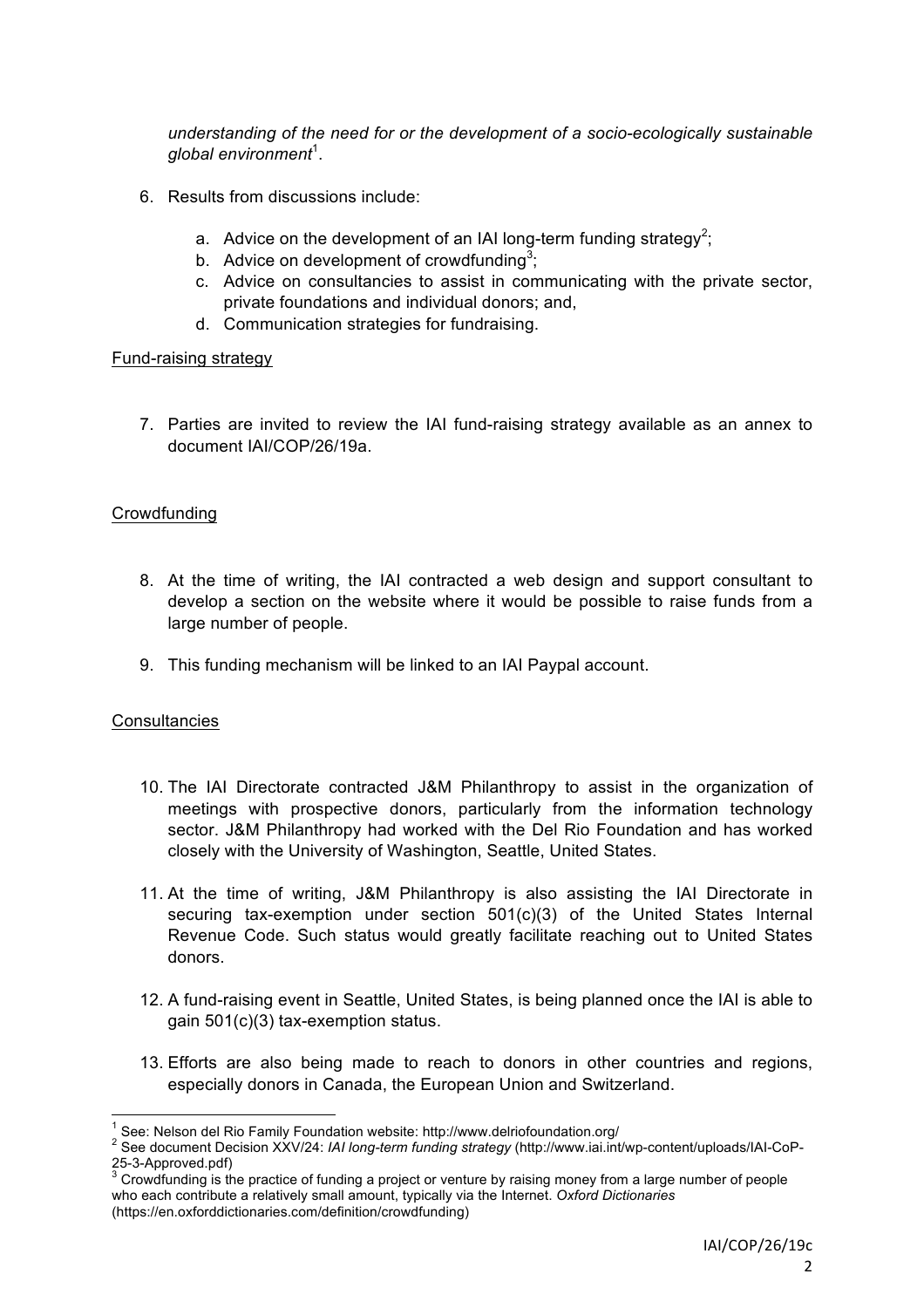#### International development banks

### Inter-American Development Bank (IADB)

- 14. Meetings were held at the Inter-American Development Bank in Washington, D.C, on 15 September 2017 with the Manager of the Climate Change and Sustainable Development Sector, and with the Specialist of the Integration and Trade Sector.
- 15. With regard to the meeting with the Climate Change and Sustainable Development Sector, an informal agreement was made to try to harmonize better the IADB's projects with those of the IAI's, particularly the Small Grants Program of 2018.
- 16. Discussions with the Integration and Trade Sector centered on how the IAI could become a strategic partner and assist IAI Parties in submitting proposals under that Sector. These submissions could be drafted in a manner so that complementarity would be possible with existing IAI projects.

# CAF—Development Bank of Latin America

- 17. A meeting was held at the CAF with its new Director and heads of relevant departments to introduce the IAI, its scientific agenda and capacity building activities, the upcoming Small Grants Program on the Role of Ecosystem Services in Adaptation to Global Change for Human Well-Being (SGP-HW) and the Collaborative Research Networks (CRN).
- 18. Discussions also touched on the IAI's MOOC, Climate change in Latin America<sup>4</sup>, which was developed in part with financial support from the CAF. The IAI Directorate was invited to submit a proposal to enhance the course website to include certification and an update of the content and conversion to a Learning Management System.

### Belmont Forum

- 19. The IAI Directorate submitted a bid to host the Secretariat of the Belmont Forum, which was accepted at the meeting of the Belmont Forum Executive Council, in São Paulo, Brazil, on 7 November 2017.
- 20. The IAI Directorate believes that hosting the Belmont Forum Secretariat will bring much needed capability in reaching out to donors and funding agencies and also offer its Parties new opportunities for the establishment of collaborative initiatives.

 <sup>4</sup> For information on the MOOC, see information document no. IAI/COP/26/Info.7: *IAI open online course on the Impacts of Climate Change in Latin America*.